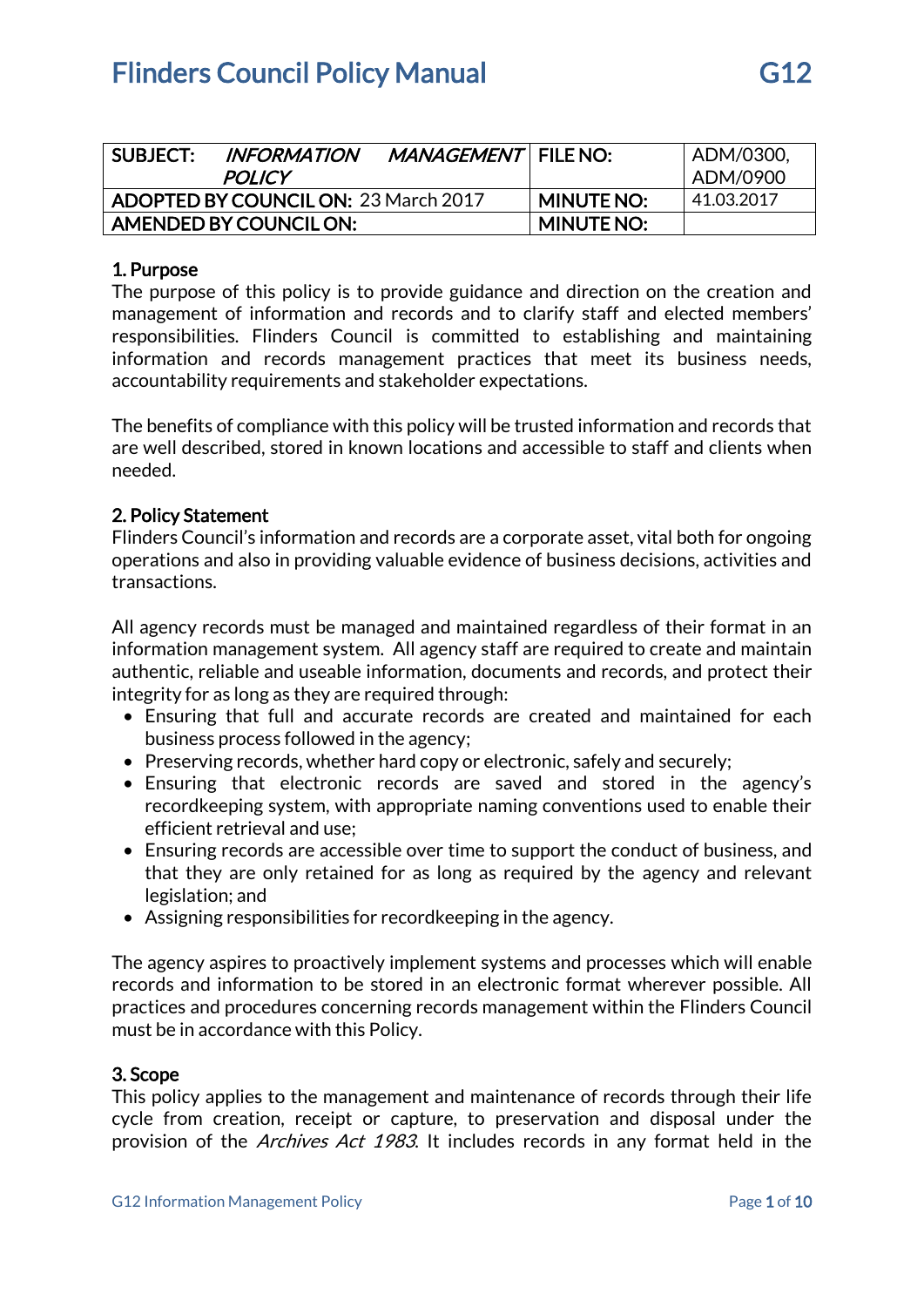# **Flinders Council Policy Manual G12** 612

agency's information systems. This policy covers the work practices of staff, elected members and consultants who:

- Create information;
- Access information;
- Have responsibility for information including storage, retrieval, dissemination and disposal;
- Have management responsibilities for officers engaged in any of these activities; and
- Manage or have design input into information technology infrastructure.

The key distinction between agency records and other types of information is that records provide evidence of business activities (refer to 'Definitions' section in this document for definition of a record). Records exist in a variety of formats including, but not limited to paper documents, electronic messages, word processed letters, webpages, information in databases, photographs, film, charts etc. Regardless of format, records must be created, captured, maintained, secured and disposed of in accordance with the requirements of this Policy (refer to 'Requirements' section in this document).

# 4. Goals

The goals of this Policy are:

- to ensure effective agency records management, covering the creation and maintenance of authentic, reliable and useable records;
- to ensure the agency's records support the accountability and transparency of its business functions and activities for as long as those records are required;
- to provide evidence of the agency's commitment to best practice records management;
- to set out the responsibilities of staff and elected members, clarifying their accountability for records and information management (refer to 'Responsibilities' section in this document); and
- to ensure that records and information management is done in accordance with our business and legislative requirements

## 5. Relevant Legislation

State legislation and Australian Standards have been adopted as a requirement and code of best practice for the management of information and records within Council. They provide details of the conditions and standards by which information management and recordkeeping practices at Council will be guided.

The following information provides an overview of key standards and legislation applicable to Council:

Archives Act 1983 establishes the requirement for Tasmanian government agencies to create and keep State records.

AS:ISO-15489.1 – Information and Documentation – Records Management provides clear guidelines for the establishment and application of records management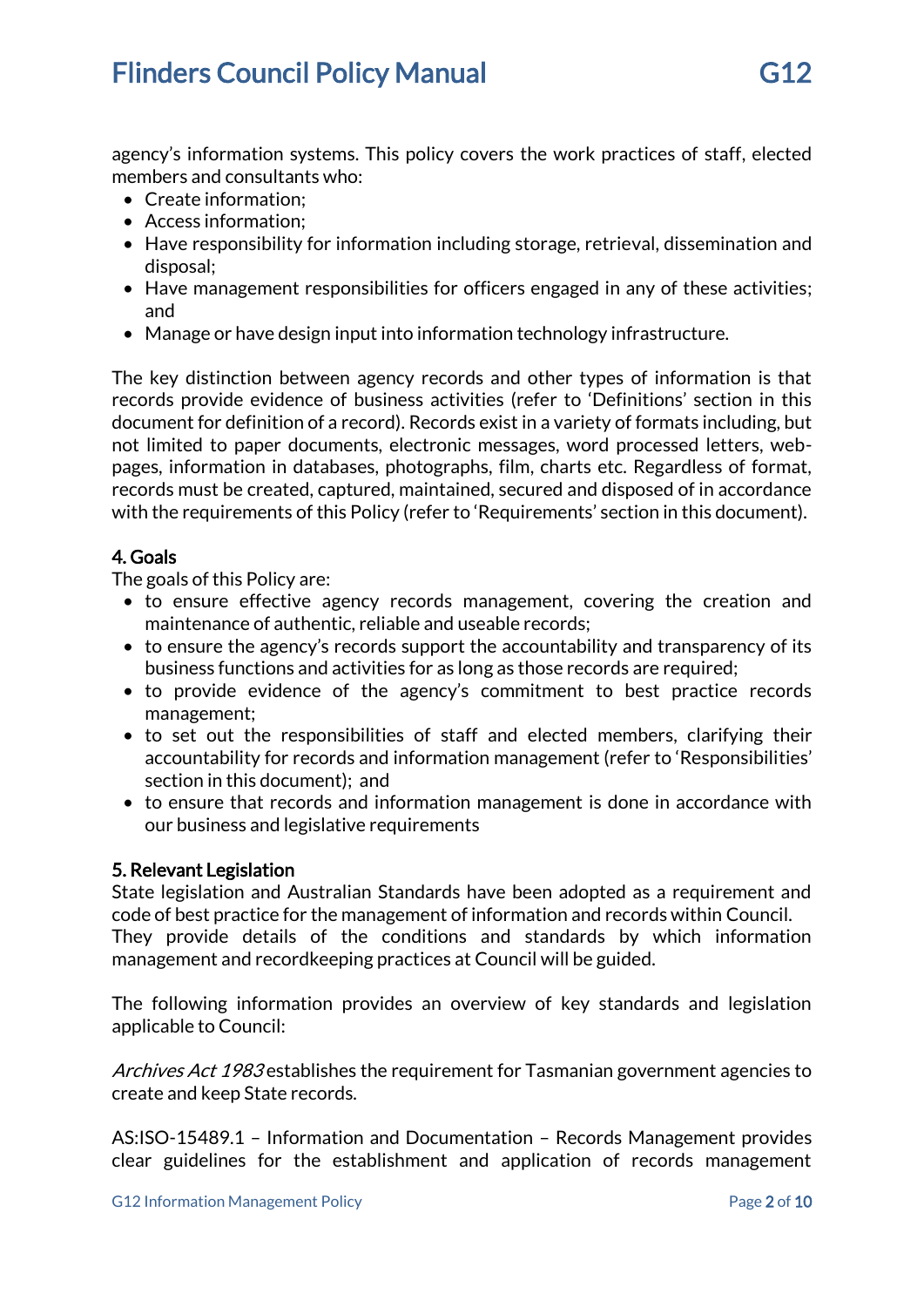Corporations Act 2001 defines Council's responsibilities for keeping financial records which correctly record and explain its transactions and financial position and performance; and that enable true and fair financial statements to be prepared and audited.

Crimes Act 1924 covers criminal activity including fraud.

Electronic Transactions Act 2000 facilitates and promotes business and community confidence in the use of electronic transactions. It recognises the legal validity of transactions carried out electronically, and so permits the "recording and retention of information and documents in electronic form". Recordkeeping practices should be applied to all records regardless of the format of those records. Where records are created electronically they should be managed appropriately.

Evidence Act 2001 describes the ways in which documents may be admitted as evidence into court. The Act describes the more acceptable formats and the features that would give more value or "weight" to records. Recordkeeping practices must ensure that the more appropriate format of the record is preserved.

Financial Transaction Reports Act 1988 provides for the reporting of certain transactions and monetary transfers to the Australian Transaction Reports and Analysis Centre (AUSTRAC) and specifies minimum retention periods for account and signatory information.

Income Tax Assessment Act 1997 requires Council to keep records of income tax returns and assessments, and any related accounting documentation such as calculations, income and expenditure records.

Limitations Act 1974 sets out time periods in which legal action can be taken in various instances. The Act imposes a number of limitations on specific types of actions.

Local Government Act 1993 imposes a duty on Councils to create a wide variety of records.

Personal Information Protection Act 2004 sets out rules about information handling, including how the agency may collect, use, store and disclose personal information.

Right to Information Act 2009 provides for greater access to information held by Tasmanian government bodies and encourages proactive disclosure of information held by the agency as well as giving the public access to information upon request.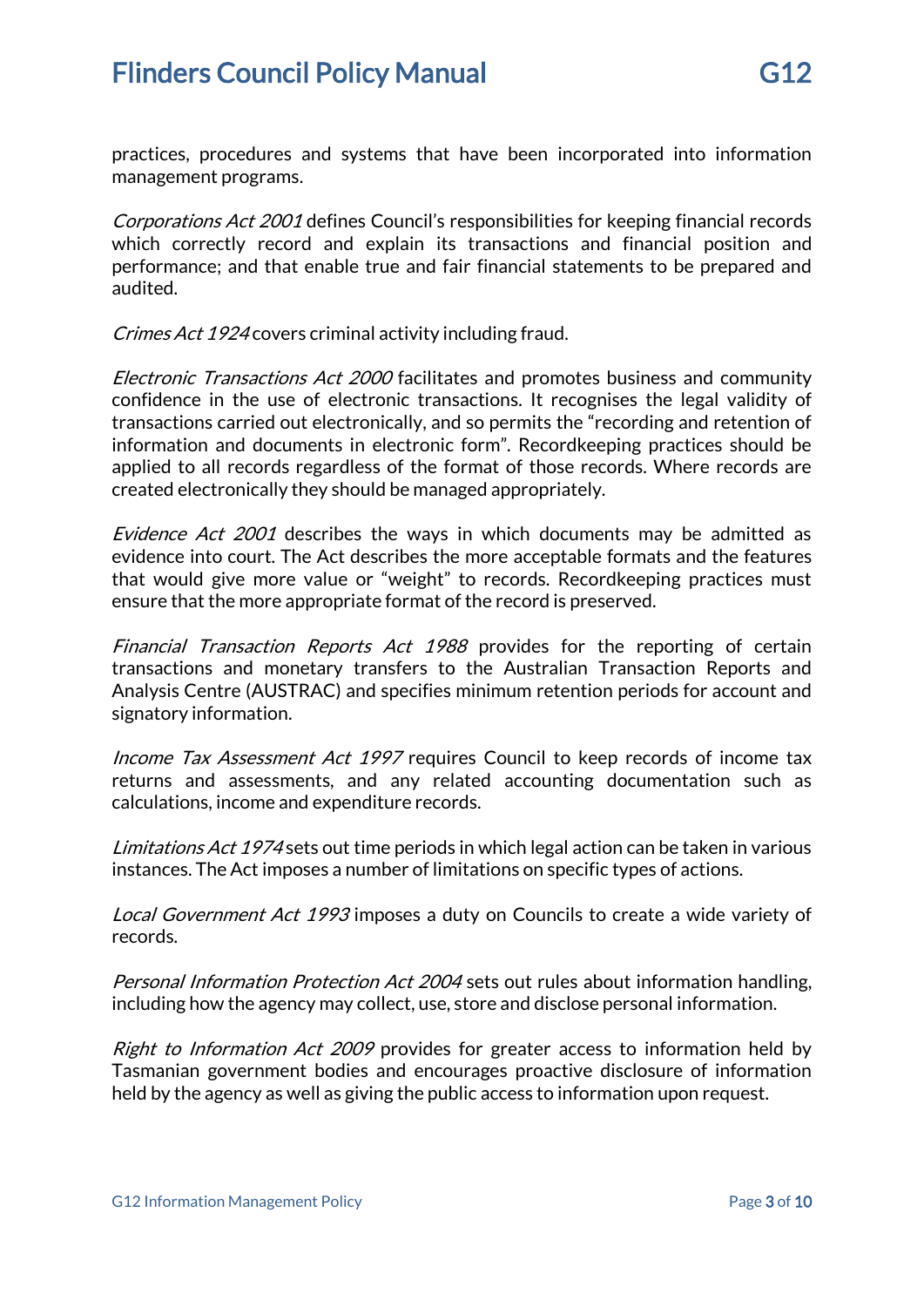# 6. Definitions

#### Business Classification Scheme

A hierarchical model of the relationship between the Council's functions, activities and transactions. It provides the core foundation for the development of the agency's recordkeeping tools including a retention and disposal schedule.

#### Destruction Authority

A once-off authorisation from the State Archivist that permits destruction for a defined set of records.

#### Disposal

Involves either the destruction of records; their transfer to the Tasmanian Archive & Heritage Office for retention as part of the State archives; their transfer to another custodian; or some other process approved by the State Archivist which removes them from the custody of the agency.

#### Record

Information created, received and maintained as evidence and information by an organisation or person, in the pursuance of legal obligations or in the transaction of business. (Source: International Standard ISO 15489 – 2002, Records Management, Part 1: General, Clause 3.15)

## Retention and Disposal Schedule

An ongoing authorisation from the State Archivist that specifies minimum retention periods and consequent disposal actions for a defined set of records.

#### State archive

State record or any other record which is deposited and preserved permanently in the Tasmanian Archive & Heritage Office.

#### State records

Records of State Government agencies/departments, State Authorities, or Local Authorities. These public bodies are defined in Section 3 of the Archives Act 1983.

## 7. Requirements

## Creation and maintenance of records

Business records must be created and captured by everyone subject to this policy. Business records should provide a reliable and accurate account of business decisions and actions. Therefore it is necessary to include all necessary information to support business needs including the names, dates and time, and other key information needed to capture the business context.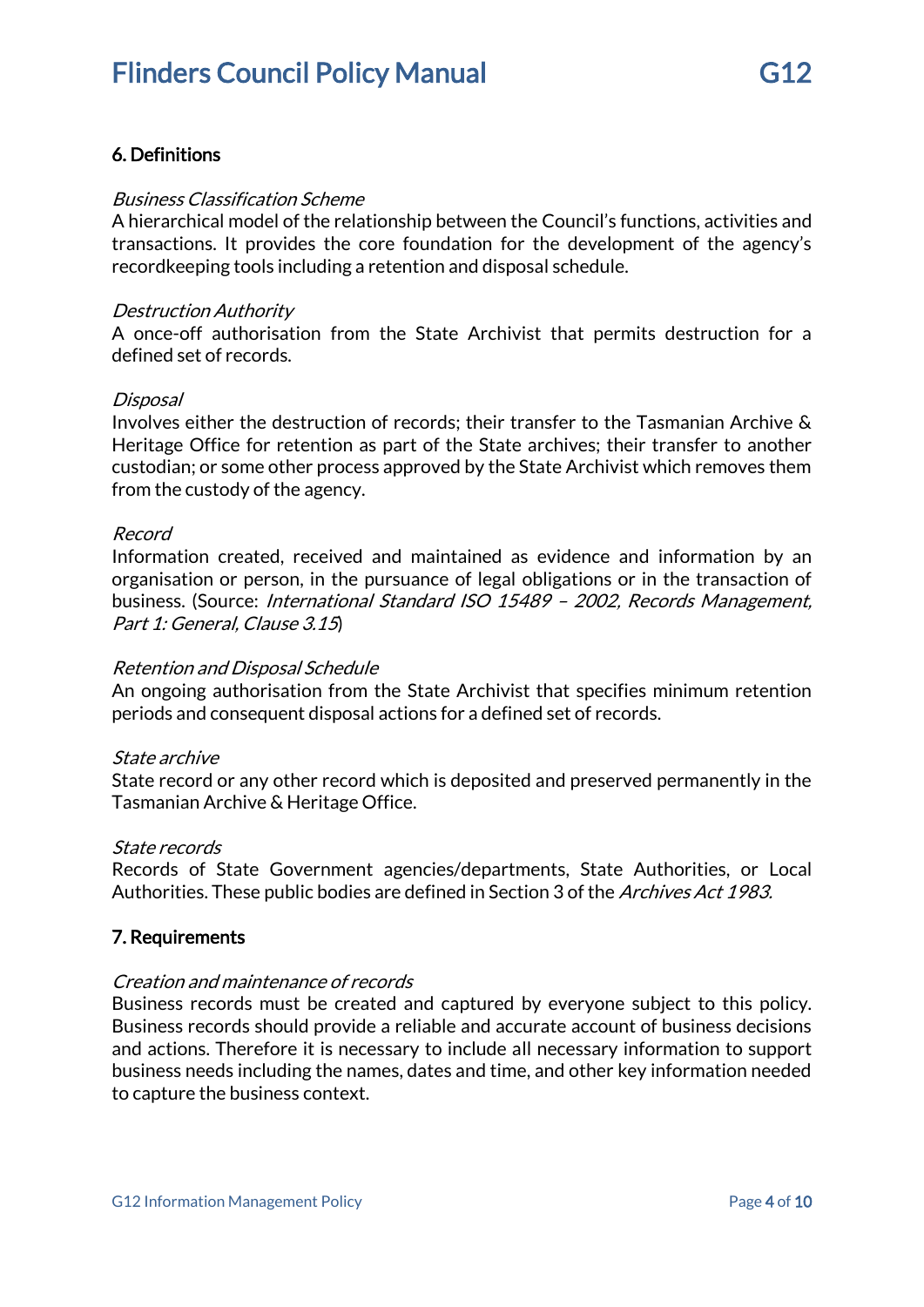Records can be folders, documents or data created, received or maintained as evidence and information of work done for or on behalf of the agency. Records may be either hard copy or electronic.

Examples of the agency's records include (but are not limited to):

- Agendas, minutes and papers;
- Complaint correspondence;
- Contracts and agreements;
- Correspondence received from members of the public, private and public sector organisations that require action;
- Documents related to events organised with or for external organisations, students etc.;
- Facilities hire forms and documentation;
- Documents related to planning and development;
- Personnel recruitment and appointment documentation;
- Policies and guidelines:
- Reports and submissions;
- Risk management registers and documentation;
- Training program documentation; and
- WorkCover documents and files.

Ultimately, if the record contains a business transaction or evidence of any decision that has been made on behalf of the agency it must be kept for the required time as per an approved Retention and Disposal Schedule authorised by the State Archivist. Where no Retention and Disposal Schedule exists for the records they must be retained until such a time as they can be either destroyed according to a Destruction Authority authorised by the State Archivist, or transferred to the Tasmanian Archive & Heritage Office as State archives.

## Records that do not have to be kept

Some records do not belong in the agency's recordkeeping system, including:

- External advertising material;
- Externally published newsletters that do not contain material created by or referencing the agency;
- Internal e-mails received by "carbon copy" (cc) or "blind carbon copy" (bcc);
- Junk e-mail;
- Personal items including e-mail;
- Rough notes, working papers and calculations used solely to assist in the preparation of other records such as correspondence, non-auditable reports and statistical tabulations;
- Copies of any documents, preserved solely for reference;
- Published material preserved solely for reference; and
- Electronic revisions of documents in the agency's recordkeeping system which can be purged/deleted when finalising documents.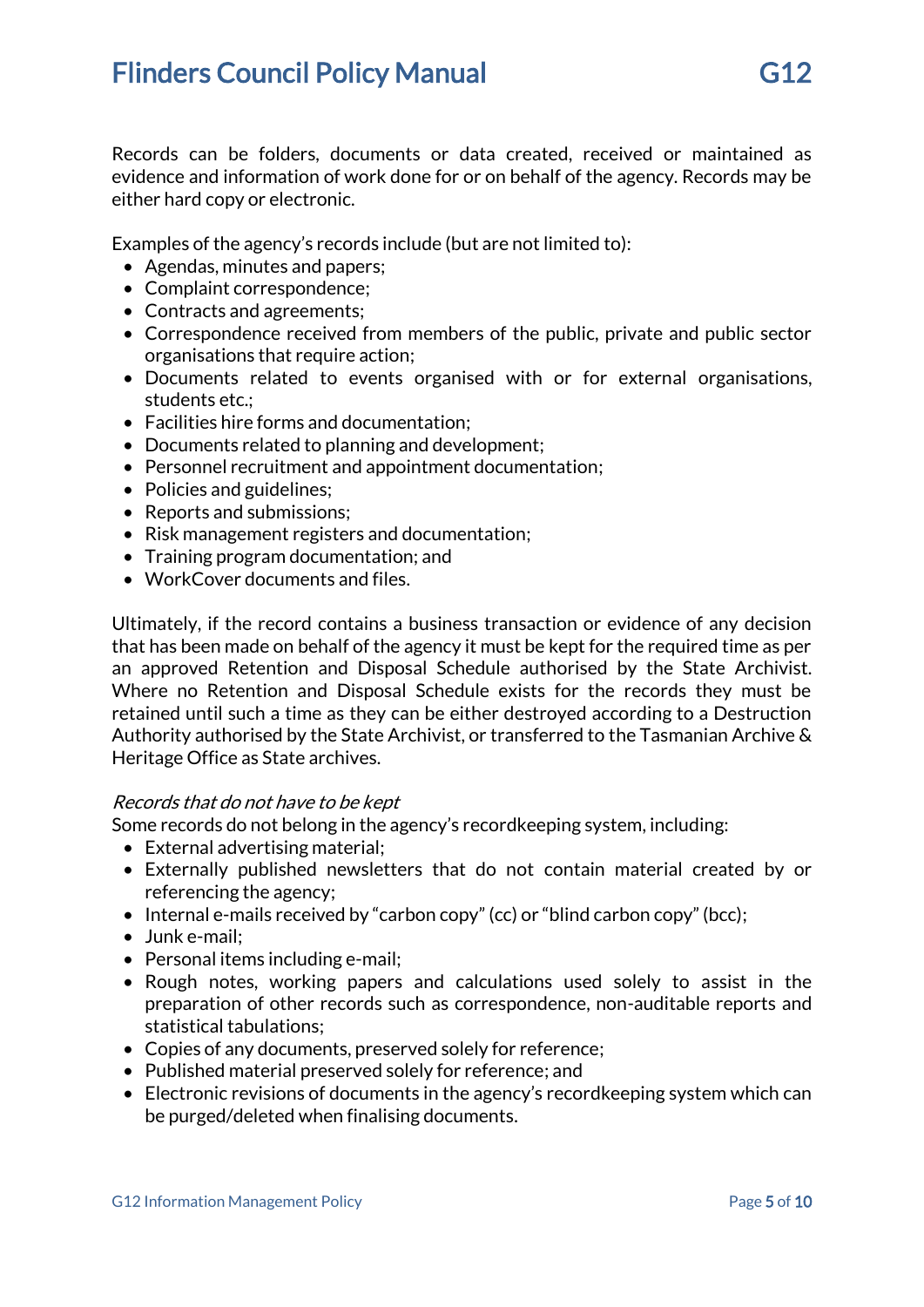Documents of this nature may be destroyed, as defined by the Tasmanian Archive & Heritage Office Retention and Disposal Schedule for short-term value records (DA2158).

## 8. Systems used to maintain records

Records generated within the agency in the course of normal business practice or received from an external source are to be registered and captured in the agency's recordkeeping system.

The following business and administrative databases and software applications are endorsed for the capture and storage of specific information and records. These include:

- Property Wise, a standalone database that contains property, rates, dogs, receipting and vaccinations records;
- Xero Accounting System, a cloud based program for financial and payroll information;
- Interplan, a cloud based program used for planning purposes;
- RecFind 6, a standalone Electronic Records Document Management System in use from 1996 to 2014;
- Shared Drive, for all records since September 2014;
- Finance Drive (restricted access), for financial records :
- Management Drive (restricted access), for personnel and confidential records; and
- Central Records Drive (restricted access), for copies of permanent records.

These endorsed systems appropriately support information and records management processes such as creation and capture, storage, protection of integrity and authenticity, security, access and retention, destruction and transfer.

Corporate records must not be maintained in email folders, personal drives or external storage media as these lack the necessary functionality to protect business information and records over time. Records created when using social media applications or mobile devices may need to be captured into an endorsed system.

## 9. Access to records: sharing corporate information within Flinders Council

Information is a corporate resource to which all staff may have access, except where the nature of the information requires restriction. Access restrictions should not be imposed unnecessarily but should protect:

- individual staff, or client privacy; and
- sensitive material such as security classified or material marked as confidential.

When handling information, staff and elected members are reminded of their obligations outlined in their statements of duties and under the Employee Code of Conduct Policy, the Elected Member Code of Conduct and the Personal Information Protection Policy.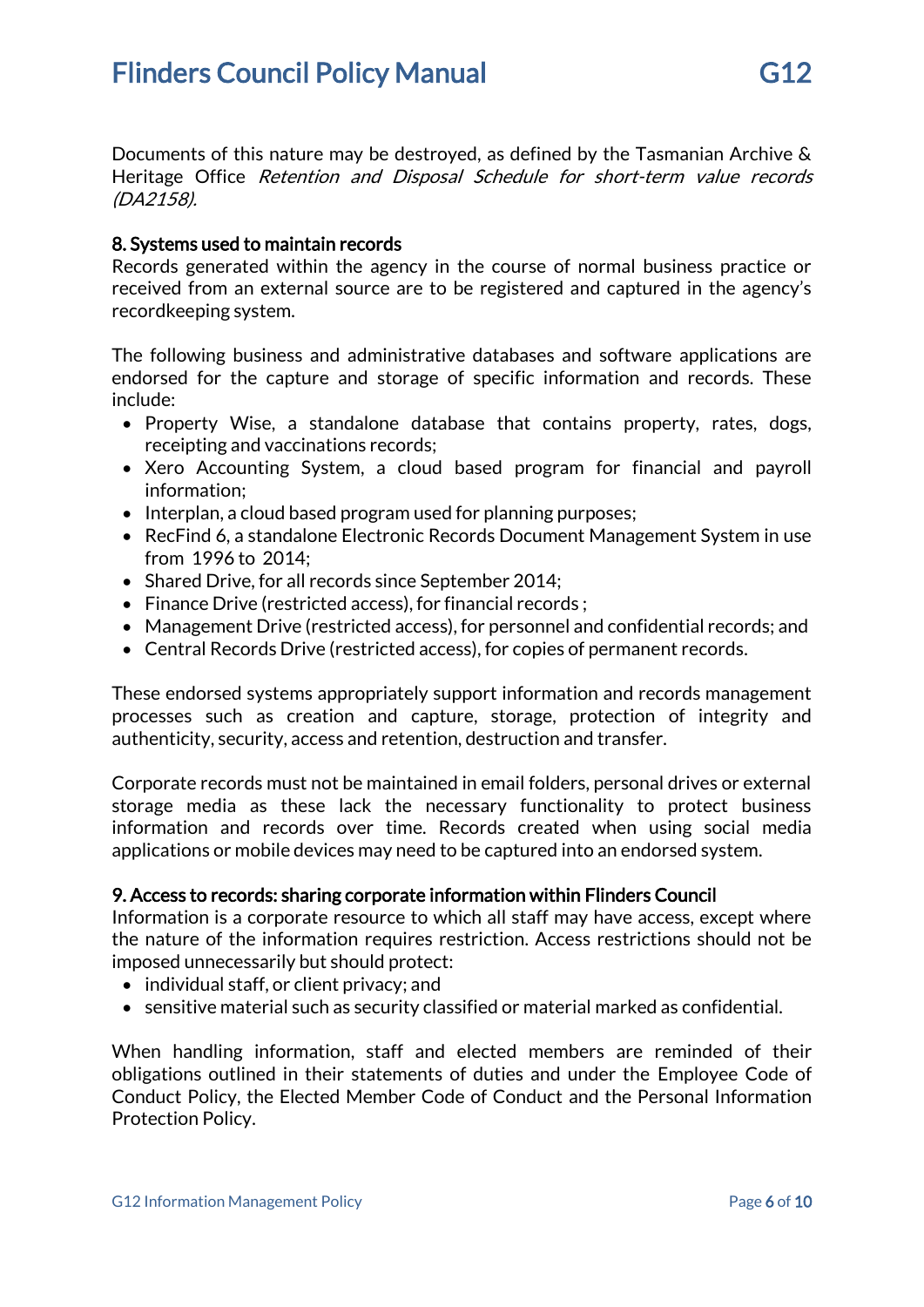# 10. Release of publicly available information

In accordance with our obligations under the Right to Information Act 2009 access to publicly available information will be provided on our website. This is the responsibility of all staff.

The public have legislative rights to apply for access to information held by our organisation under the *Right to Information Act 2009*. This applies to all information held by the agency, whether in officially endorsed records management systems or in personal stores such as email folders or shared and personal drives. Responses to applications for access under Right to Information legislation are the responsibility of the Executive Officer.

# 11. Retention or destruction of records

Agency records are destroyed when they reach the end of their required retention period set out in Records Retention and Disposal Schedules issued by the Tasmanian Archive and Heritage Office (TAHO). Retention periods in disposal schedules take into account all business, legal and government requirements for the records. Our agency uses the following general and agency-specific schedules to determine retention, transfer and destruction actions for its records:

- DA2200 Disposal Schedule of Functional Records of Local Government; and
- DA2158 Disposal Schedule of Short-term Value Records.

Records cannot be disposed of other than in accordance with all relevant Retention and Disposal Schedules and Destruction Authorities authorised by the State Archivist. In addition to this, records cannot be disposed of without the approval of the Corporate Services Manager and the manager of the business unit that is the owner or is responsible for the records.

Some records can be destroyed in the normal course of business. These are records of a short-term, facilitative or transitory value that are destroyed as short term value records. Examples of such records include rough working notes, drafts not needed for future use or copies of records held for reference.

Central to the agency's accountability process is the requirement it maintains a Register of Records Destroyed. This is the agency's formal evidential record of destruction and must be retained permanently by the agency. The Register must be clearly identified as the Register of Records Destroyed under Section 20(2)(b) of the Archives Act 1983.

# 12. Transfer of records

At times certain records may be required to be transferred out of the custody of Flinders Council. This occurs when records of archival value are no longer being actively used and/or are 25 years or older. In this instance Flinders Council transfers them to TAHO. We are still able to access records if a subsequent need arises to consult records in TAHO's custody.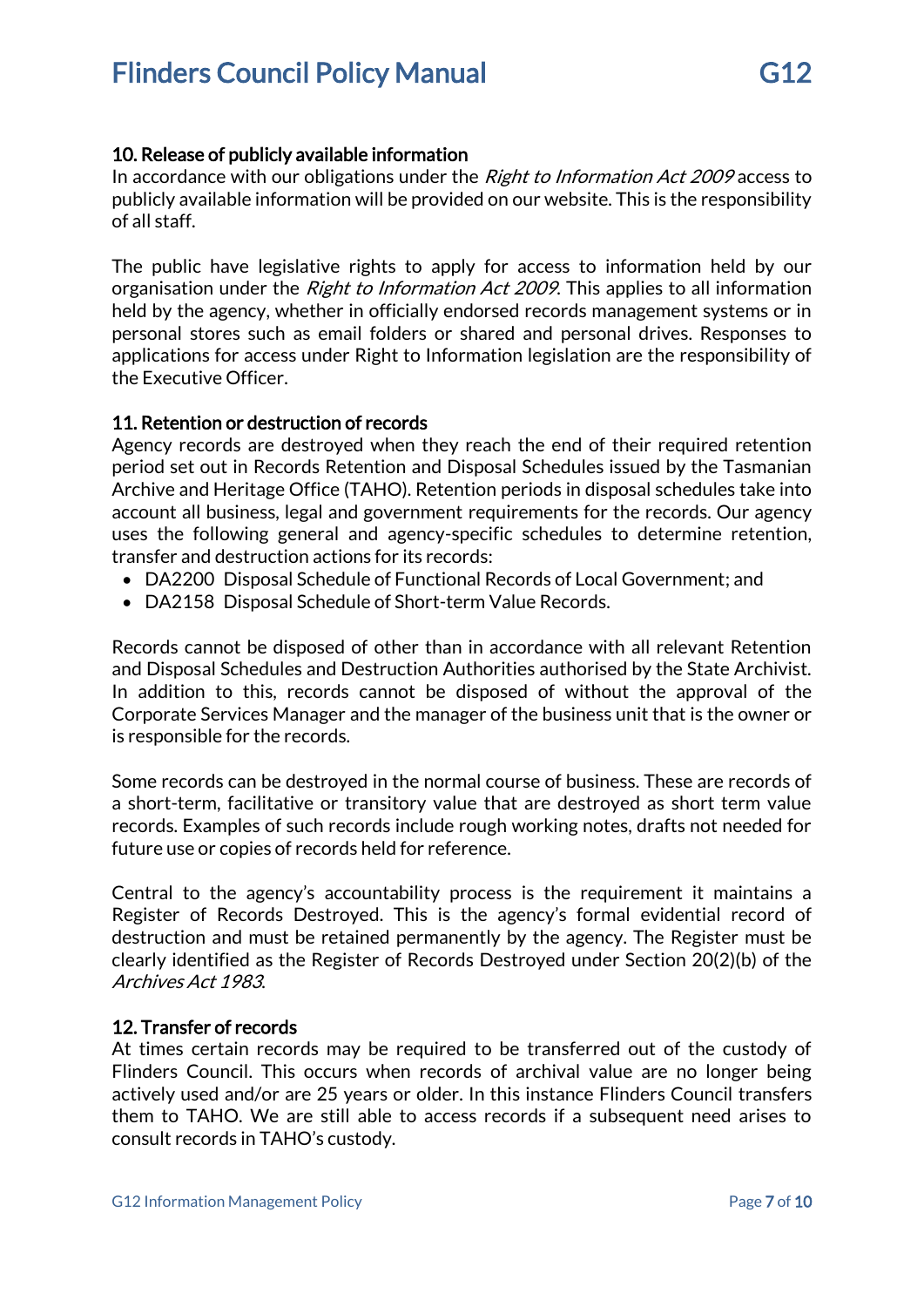Another instance where records may be transferred is when records are affected by administrative change and are transferred to an inheriting agency or to a private body. In either case, permission must be sort from TAHO before the records are transferred.

## 13. Monitoring the Records Management program

The records management program will be monitored for breaches of this Policy by the General Manager who will facilitate training as required. Day-to-day records management audit activities will be coordinated by the Executive Officer.

## 14. Responsibilities

All staff, elected members, consultants, and contractors employed or engaged by the agency are responsible for the management of all records created in the course of their work. This includes complying with this Policy at all times.

Staff must always be mindful that all records created in the course of their employment are the property of the agency.

Specific responsibilities and accountabilities for information and records management at the agency include:

## General Manager

The General Manager is responsible for:

- Ensuring that Council's records management program satisfies operational and legislative requirements and obligations;
- Maintaining and extending the Business Classification Scheme according to Council's requirements following appropriate consultation;
- Implementing and continually improving the Council's information management program;
- Defining Council's requirements for information, records and document management;
- Ensuring that staff are aware of their roles and responsibilities relating to the management of information;
- Maintaining and reviewing this Policy and relevant documentation as required;
- Creating records that document their activities and decisions and saving them into Council's recordkeeping systems;
- Ensuring e-mail records are saved into Council's recordkeeping systems;
- Ensuring paper records are scanned to electronic format and saved into Council's recordkeeping systems; and
- Not destroying records without authorisation and adhering to Council's disposal requirements.

# Elected Members

- Reviewing this Policy and relevant documentation as required;
- Creating records that document their activities and decisions to be saved into Council's recordkeeping systems;
- Ensuring e-mail records are saved into Council's recordkeeping systems;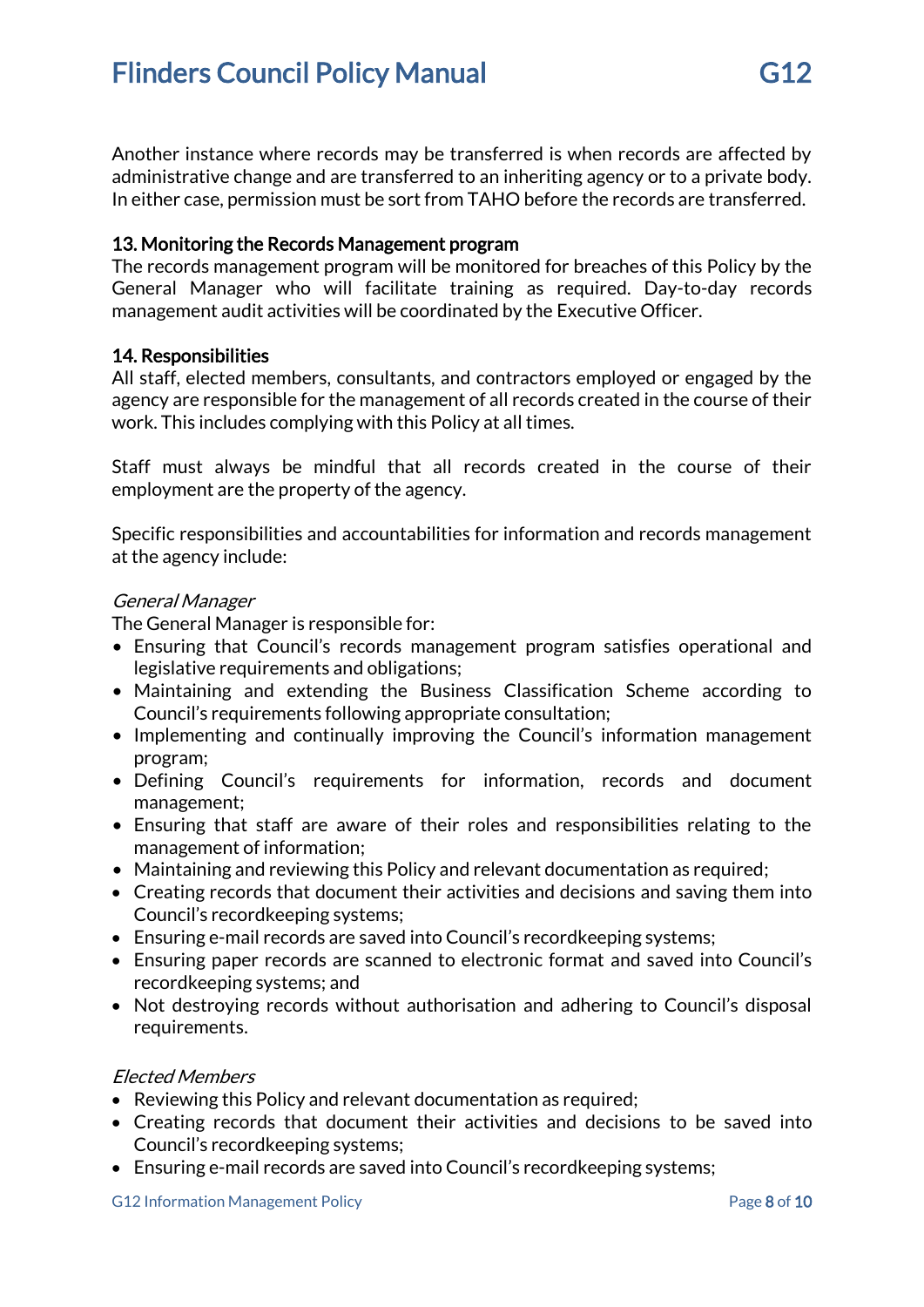# **Flinders Council Policy Manual G12** 612

- Ensuring paper records are scanned to electronic format to be saved into Council's recordkeeping systems;
- Not destroying records without authorisation and adhering to Council's disposal requirements;

#### **Managers**

Council will support staff by:

- including records management training in induction programs; and
- arranging for refresher training sessions as required.

#### Executive Officer

The Executive Officer is responsible for the efficient management of Council's recordkeeping system, ensuring that sound recordkeeping principles and records management best practice guidelines are followed and adhered to by providing support to staff in the use of the agency's recordkeeping system.

The Executive Officer is also responsible for:

- Arranging training sessions for staff in the use of Council's recordkeeping systems;
- Ensuring records are captured uniformly across Council and stored in approved systems;
- Maintaining the integrity and authenticity of records;
- Managing the storage of hardcopy records located onsite and offsite;
- Managing the disposal of records under approved disposal schedules and maintaining the register of destroyed records;
- Ongoing review and amendment of Retention and Disposal Schedules; and
- Responding to user requests for assistance with Council's recordkeeping systems or other records management issues.

## Corporate Services Manager

The Corporate Services Manager is responsible for:

• Administration and management of employee folders within the Management Drive; and

• Requesting the creation of personnel files.

#### Staff Members

Staff members should take care to handle records sensibly, with care and respect to avoid damage to them and to prolong their lifespan. Staff must not damage, alter or destroy information and records of Council, without authorisation. Staff are responsible for using, maintaining and managing records in accordance with this Policy and records management procedures including complying by:

- Creating records that document their activities and decisions and saving them into Council's recordkeeping systems using specified filing and naming conventions;
- Ensuring version controls are captured and integrity and authenticity of records are maintained;
- Ensuring e-mail records are saved into Council's recordkeeping systems;